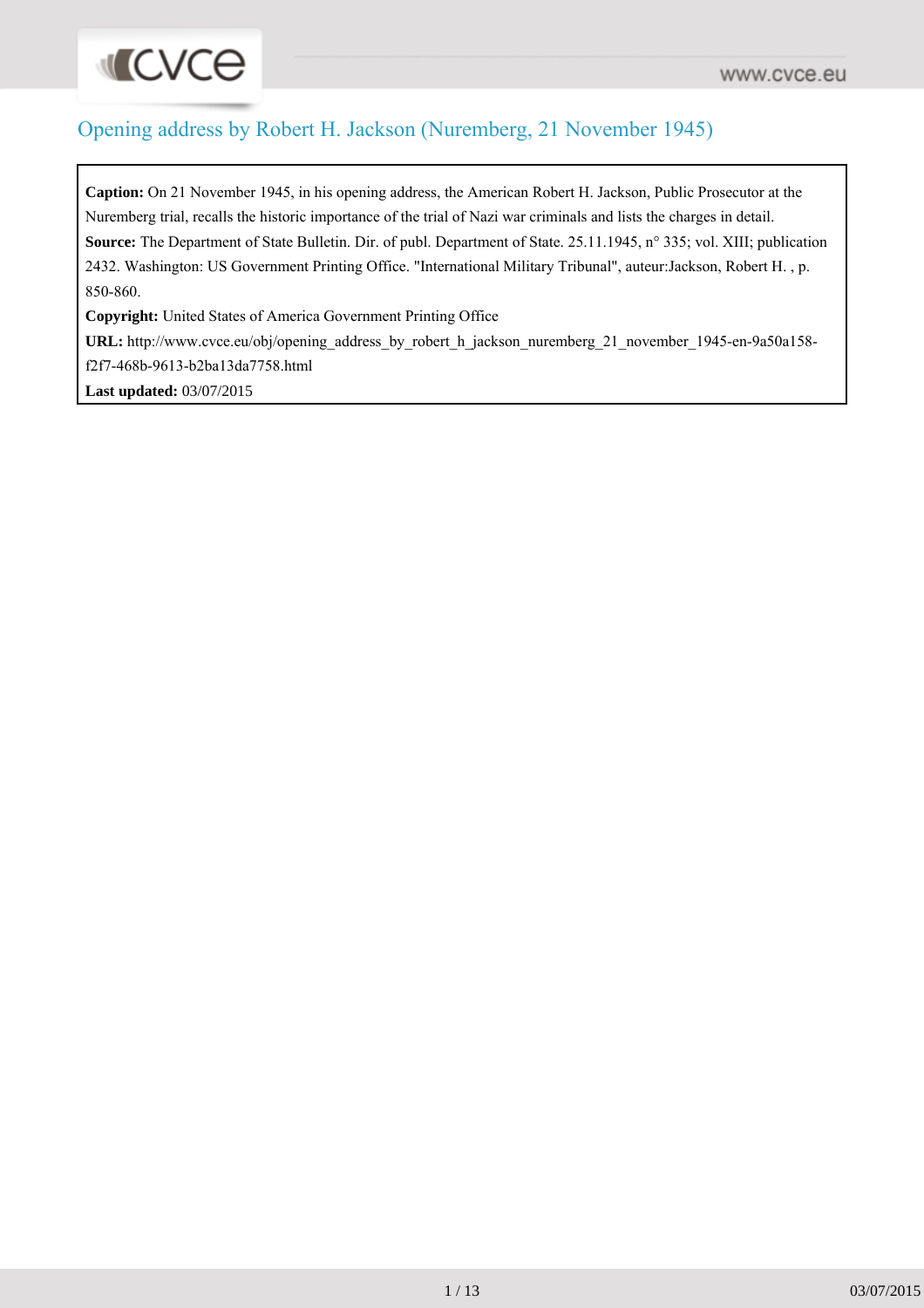#### **International Military Tribunal**

#### **Opening address for the United States of America1**

**– by –**

#### **Robert H. Jackson**

**INCVCe** 

#### *Representative and Chief of Counsel for the United States of America*

May It Please Your Honors,

The privilege of opening the first trial in history for crimes against the peace of the world imposes a grave responsibility. The wrongs which we seek to condemn and punish have been so calculated, so malignant, and so devastating that civilization cannot tolerate their being ignored because it cannot survive their being repeated. That four great nations, flushed with victory and stung with injury, stay the hand of vengeance and voluntarily submit their captive enemies to the judgment of the law is one of the most significant tributes that Power ever has paid to Reason.

This Tribunal, while it is novel and experimental, is not the product of abstract speculations nor is it created to vindicate legalistic theories. This inquest represents the practical effort of 4 of the most mighty of nations, with the support of 14 more, to utilize international law to meet the greatest menace of our times – aggressive war. The common sense of mankind demands that law shall not stop with the punishment of petty crimes by little people. It must also reach men who possess themselves of great power and make deliberate and concerted use of it to set in motion evils which leave no home in the world untouched. It is a cause of this magnitude that the United Nations will lay before Your Honors.

In the prisoners' dock sit 20-odd broken men. Reproached by the humiliation of those they have led almost as bitterly as by the desolation of those they have attacked, their personal capacity for evil is forever past. It is hard now to perceive in these miserable men as captives the power by which as Nazi leaders they once dominated much of the world and terrified most of it. Merely as individuals, their fate is of little consequence to the world.

What makes this inquest significant is that these prisoners represent sinister influences that will lurk in the world after their bodies have returned to dust. They are living symbols of racial hatreds, of terrorism and violence, and of the arrogance and cruelty of power. They are symbols of fierce nationalisms and of militarism, of intrigue and war-making which have embroiled Europe generation after generation, crushing its manhood, destroying its homes, and impoverishing its life. They have so identified themselves with the philosophies they conceived and with the forces they directed that any tenderness to them is a victory and an encouragement to all the evils which are attached to their names. Civilization can afford no compromise with the social forces which would gain renewed strength if we deal ambiguously or indecisively with the men in whom those forces now precariously survive.

What these men stand for we will patiently and temperately disclose. We will give you undeniable proofs of incredible events. The catalog of crimes will omit nothing that could be conceived by a pathological pride, cruelty, and lust for power. These men created in Germany under the "Fuhrerprinzip", a National Socialist despotism equalled only by the dynasties of the ancient East. They took from the German people all those dignities and freedoms that we hold natural and inalienable rights in every human being. The people were compensated by inflaming and gratifying hatreds toward those who were marked as "scapegoats". Against their opponents, including Jews, Catholics, and free labor, the Nazis directed such a campaign of arrogance, brutality, and annihilation as the world has not witnessed since the pre-Christian ages. They excited the German ambition to be a "master race", which of course implies serfdom for others. They led their people on a mad gamble for domination. They diverted social energies and resources to the creation of what they thought to be an invincible war-machine. They overran their neighbors. To sustain the "master race" in its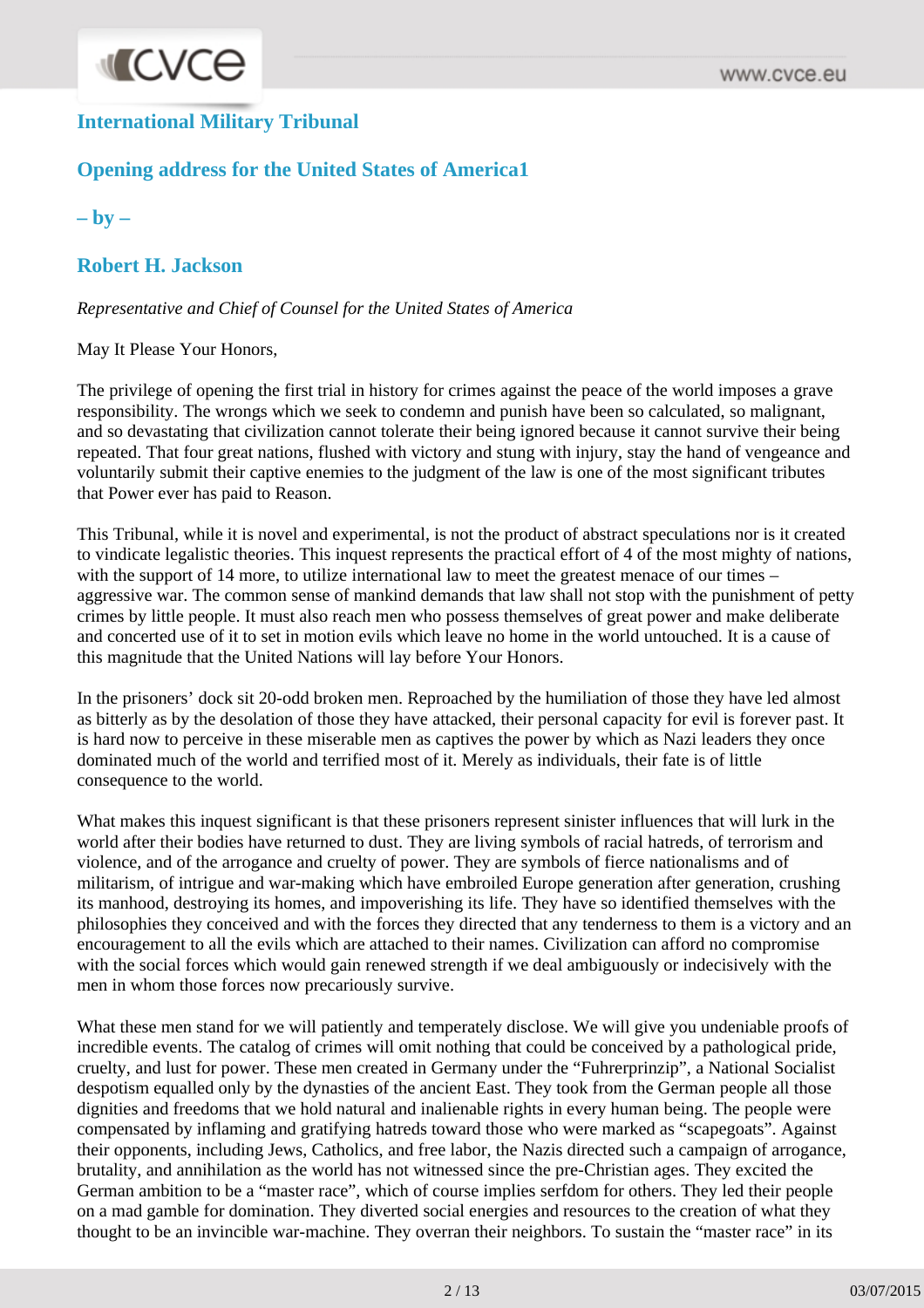## **MCVCe**

war-making, they enslaved millions of human beings and brought them into Germany, where these hapless creatures now wander as displaced persons. At length bestiality and bad faith reached such excess that they aroused the sleeping strength of imperiled civilization. Its united efforts have ground the German warmachine to fragments. But the struggle has left Europe a liberated yet prostrate land where a demoralized society struggles to survive. These are the fruits of the sinister forces that sit with these defendants in the prisoners' dock.

In justice to the nations and the men associated in this prosecution, I must remind you of certain difficulties which may leave their mark on this case. Never before in legal history has an effort been made to bring within the scope of a single litigation the developments of a decade, covering a whole continent, and involving a score of nations, countless individuals, and innumerable events. Despite the magnitude of the task, the world has demanded immediate action. This demand has had to be met, though perhaps at the cost of finished craftsmanship. In my country, established courts, following familiar procedures, applying wellthumbed precedents, and dealing with the legal consequences of local and limited events, seldom commence a trial within a year of the event in litigation. Yet less than eight months ago today the courtroom in which you sit was an enemy fortress in the hands of German SS Troops. Less than eight months ago nearly all our witnesses and documents were in enemy hands. The law had not been codified, no procedures had been established, no tribunal was in existence, no usable courthouse stood here, none of the hundreds of tons of official German documents had been examined, no prosecuting staff had been assembled, nearly all the present defendants were at large, and the four prosecuting powers had not yet joined in common cause to try them. I should be the last to deny that the case may well suffer from incomplete researches and quite likely will not be the example of professional work which any of the prosecuting nations would normally wish to sponsor. It is, however, a completely adequate case to the judgment we shall ask you to render, and its full development we shall be obliged to leave to historians.

Before I discuss particulars of evidence, some general considerations which may affect the credit of this trial in the eyes of the world should be candidly faced. There is a dramatic disparity between the circumstances of the accusers and of the accused that might discredit our work if we should falter, in even minor matters, in being fair and temperate.

Unfortunately, the nature of these crimes is such that both prosecution and judgment must be by victor nations over vanquished foes. The world-wide scope of the aggressions carried out by these men has left but few real neutrals. Either the victors must judge the vanquished or we must leave the defeated to judge themselves. After the first World War, we learned the futility of the latter course. The former high station of these defendants, the notoriety of their acts, and the adaptability of their conduct to provoke retaliation make it hard to distinguish between the demand for a just and measured retribution and the unthinking cry for vengeance which arises from the anguish of war. It is our task, so far as humanly possible, to draw the line between the two. We must never forget that the record on which we judge these defendants today is the record on which history will judge us tomorrow. To pass these defendants a poisoned chalice is to put it to our own lips as well. We must summon such detachment and intellectual integrity to our task that this trial will commend itself to posterity as fulfilling humanity's aspiration to do justice.

At the very outset, let us dispose of the contention that to put these men to trial is to do them an injustice entitling them to some special consideration. These defendants may be hard pressed but they are not ill used. Let us see what alternative they would have to being tried.

More than a majority of these prisoners surrendered to or were tracked down by forces of the United States. Could they expect us to make American custody a shelter for our enemies against the just wrath of our Allies? Did we spend American lives to capture them only to save them from punishment? Under the principles of the Moscow Declaration, those suspected war criminals who are not to be tried internationally must be turned over to individual governments for trial at the scene of their outrages. Many less responsible and less culpable American-held prisoners have been and will be turned over to other United Nations for local trial. If these defendants should succeed, for any reason, in escaping the condemnation of this Tribunal, or if they obstruct or abort this trial, those who are American-held prisoners will be delivered up to our continental Allies. For these defendants, however, we have set up an International Tribunal and have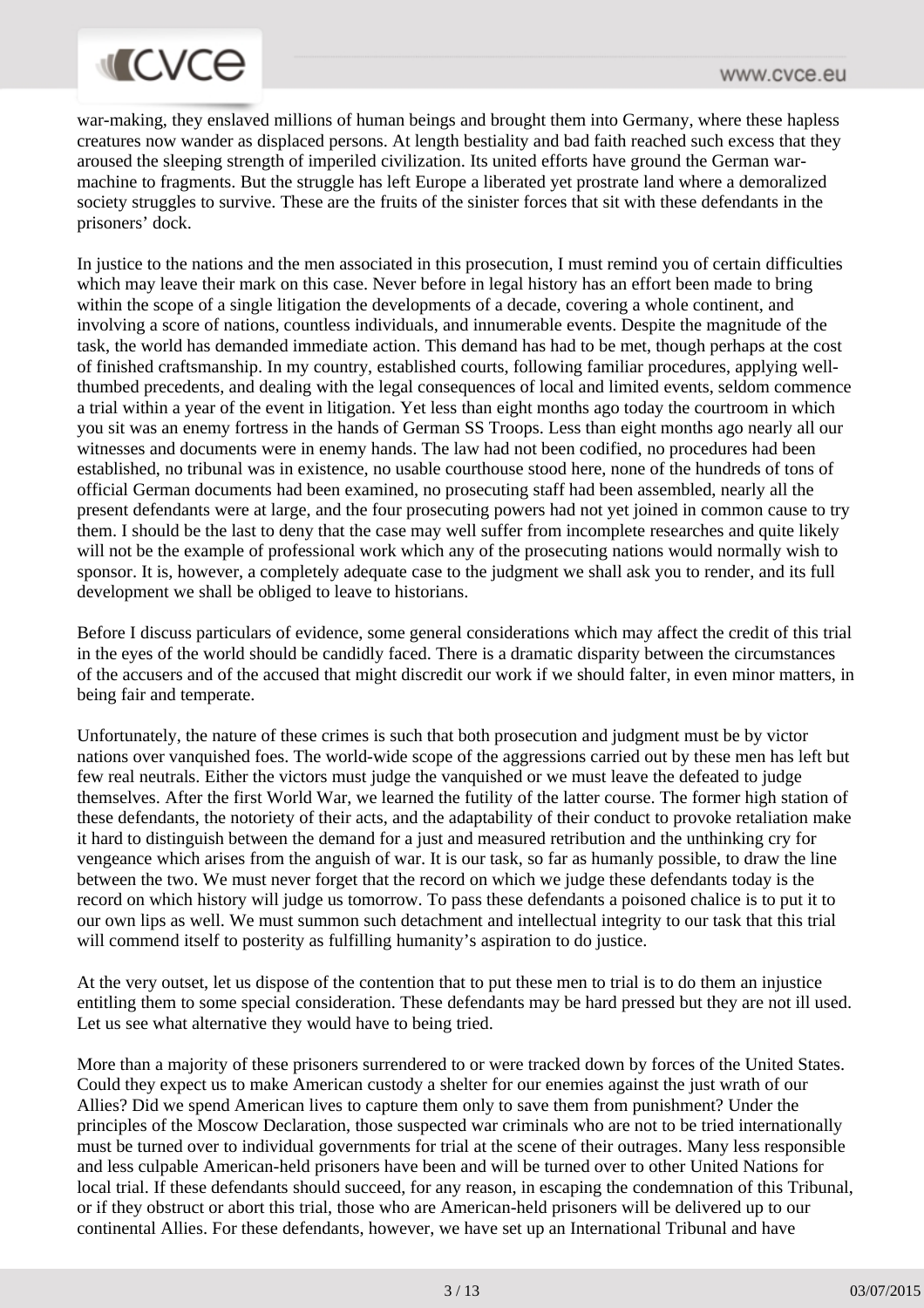undertaken the burden of participating in a complicated effort to give them fair and dispassionate hearings.

That is the best known protection to any man with a defense worthy of being heard.

If these men are the first war leaders of a defeated nation to be prosecuted in the name of the law, they are also the first to be given a chance to plead for their lives in the name of the law. Realistically, the charter of this Tribunal, which gives them a hearing, is also the source of their only hope. It may be that these men of troubled conscience, whose only wish is that the world forget them, do not regard a trial as a favor. But they do have a fair opportunity to defend themselves – a favor which these men, when in power, rarely extended even to their fellow countrymen. Despite the fact that public opinion already condemns their acts, we agree that here they must be given a presumption of innocence, and we accept the burden of proving criminal acts and the responsibility of these defendants for their commission.

When I say that we do not ask for convictions unless we prove crime, I do not mean mere technical or incidental transgression of international conventions. We charge guilt on planned and intended conduct that involves moral as well as legal wrong. And we do not mean conduct that is a natural and human, even if illegal, cutting of corners, such as many of us might well have committed had we been in the defendants' positions. It is not because they yielded to the normal frailties of human beings that we accuse them. It is their abnormal and inhuman conduct which brings them to this bar.

We will not ask you to convict these men on the testimony of their foes. There is no count of the indictment that cannot be proved by books and records. The Germans were always meticulous record keepers, and these defendants had their share of the Teutonic passion for thoroughness in putting things on paper. Nor were they without vanity. They arranged frequently to be photographed in action. We will show you their own films. You will see their own conduct and hear their own voices as these defendants reenact for you, from the screen, some of the events in the course of the conspiracy.

We would also make clear these we have no purpose to incriminate the whole German people. We know that the Nazi Party was not put in power by a majority of the German vote. We know it came to power by an evil alliance between the most extreme of the Nazi revolutionists, the most unrestrained of the German reactionaries, and the most aggressive of the German militarists. If the German populace had willingly accepted the Nazi program, no stormtroopers would have been needed in the early days of the Party and there would have been no need for concentration camps or the Gestapo, both of which institutions were inaugurated as soon as the Nazi gained control of the German state. Only after these lawless innovations proved successful at home were they taken abroad.

The German people should know by now that the people of the United States hold them in no fear, and in no hate. It is true that the Germans have taught us the horrors of modern warfare, but the ruin that lies from the Rhine to the Danube shows that we, like our Allies, have not been dull pupils. If we are not awed by German fortitude and proficiency in war, and if we are not persuaded of their political maturity, we do respect their skill in the arts of peace, their technical competence, and the sober, industrious, and self-disciplined character of the masses of the German people. In 1933, we saw the German people recovering prestige in the commercial, industrial, and artistic world after the set-back of the last war. We beheld their progress neither with envy nor malice. The Nazi regime interrupted this advance. The recoil of the Nazi aggression has left Germany in ruins. The Nazi readiness to pledge the German word without hesitation and to break it without shame has fastened upon German diplomacy a reputation for duplicity that will handicap it for years. Nazi arrogance had made the boast of the "master race" a taunt that will be thrown at Germans the world over for generations. The Nazi nightmare has given the German name a new and sinister significance throughout the world which will retard Germany a century. The German, no less than the non-German, world has accounts to settle with these defendants.

The fact of the war and the course of the war, which is the central theme of our case, is history. From September first, 1939, when the German armies crossed the Polish frontiers, until September 1941, when they met epic resistance at Stalingrad, German arms seemed invincible. Denmark and Norway, the Netherlands and France, Belgium and Luxembourg, the Balkans and Africa, Poland and the Baltic states,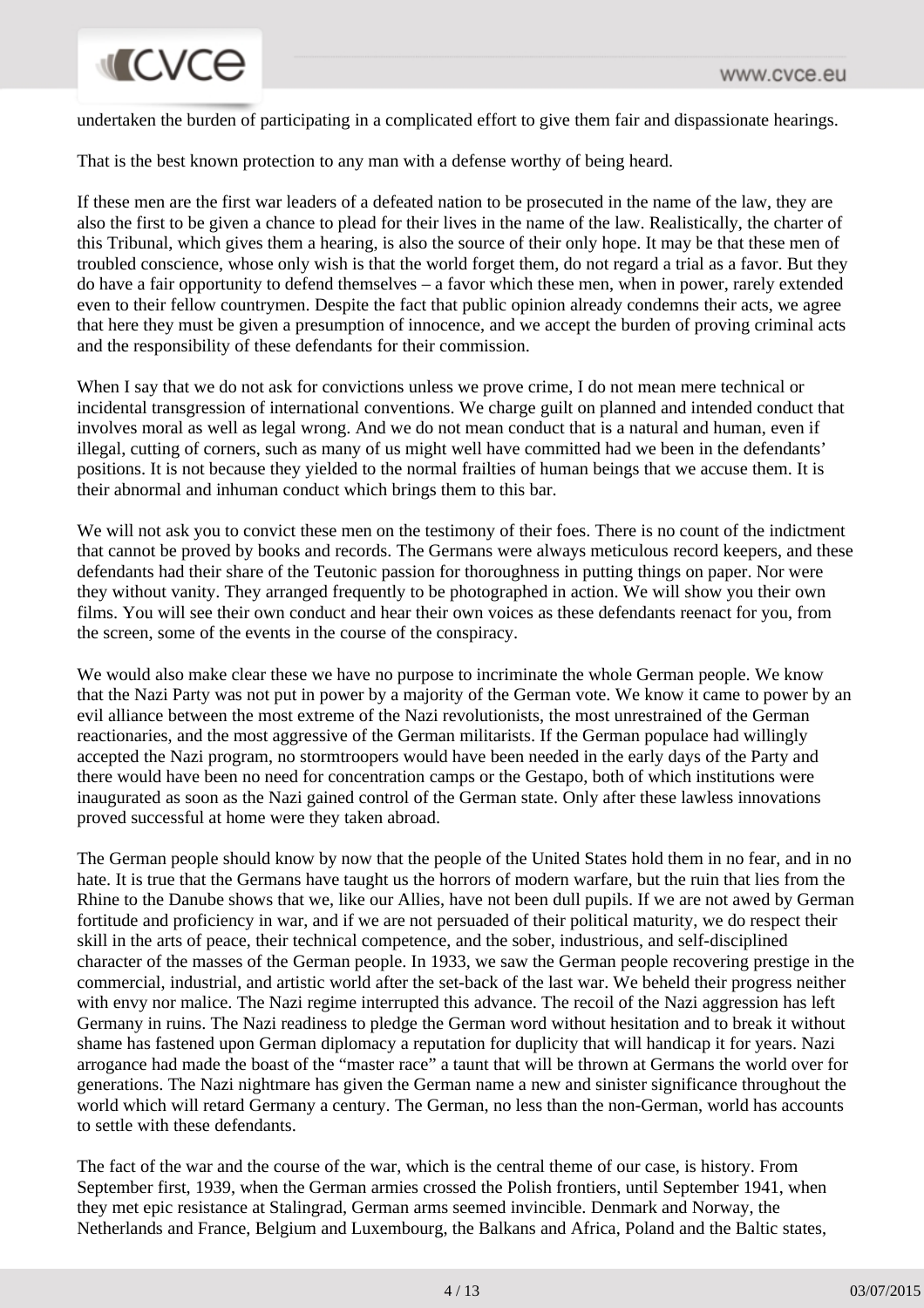## **MCVCe**

and parts of Russia all had been overrun and conquered by swift, powerful, well-aimed blows. That attack upon the peace of the world is the crime against international society which brings into international cognizance crimes in its aid and preparation which otherwise might be only internal concerns. It was aggressive war, which the nations of the world had renounced. It was war in violation of treaties, by which the peace of the world was sought to be safeguarded.

This war did not just happen – it was planned and prepared for over a long period of time and with no small skill and cunning. The world has perhaps never seen such a concentration and stimulation of the energies of any people as that which enabled Germany 20 years after it was defeated, disarmed, and dismembered to come so near carrying out its plan to dominate Europe. Whatever else we may say of those who were the authors of this war, they did achieve a stupendous work in organization, and our first task is to examine the means by which these defendants and their fellow conspirators prepared and incited Germany to go to war.

In general, our case will disclose these defendants' all uniting at some time with the Nazi Party in a plan which they well knew could be accomplished only by an outbreak of war in Europe. Their seizure of the German state, their subjugation of the German people, their terrorism and extermination of dissident elements, their planning and waging of war, their calculated and planned ruthlessness in the conduct of warfare, their deliberate and planned criminality toward conquered peoples – all these are ends for which they acted in concert; and all these are phases of the conspiracy, a conspiracy which reached one goal only to set out for another and more ambitious one. We shall also trace for you the intricate web of organizations which these men formed and utilized to accomplish these ends. We will show how the entire structure of offices and officials was dedicated to the criminal purposes and committed to use of the criminal methods planned by these defendants and their co-conspirators, many of whom war and suicide have put beyond reach.

It is my purpose to open the case, particularly under count one of the indictment, and to deal with the common plan or conspiracy to achieve ends possible only by resort to crimes against peace, war crimes, and crimes against humanity. My emphasis will not be on individual barbarities and perversions which may have occurred independently of any central plan. One of the dangers ever present is that this trial may be protracted by details of particular wrongs and that we will become lost in a "wilderness of single instances". Nor will I now dwell on the activity of individual defendants except as it may contribute to exposition of the common plan.

The case as presented by the United States will be concerned with the brains and authority back of all the crimes. These defendants were men of a station and rank which does not soil its own hands with blood. They were men who knew how to use lesser folk as tools. We want to reach the planners and designers, the inciters and leaders, without whose evil architecture the world would not have been for so long scourged with the violence and lawlessness, and wracked with the agonies and convulsions of this terrible war.

[Here follow discussions on the lawless road to power, the consolidation of Nazi power, the battle against the working class, the battle against churches, crimes against the Jews, terrorism and preparation for war, experiments in aggression, war of aggression, conspiracy with Japan, and crimes in the conduct of war.]

#### **The Law of the Case**

The end of the war and capture of these prisoners presented the victorious Allies with the question whether there is any legal responsibility on high-ranking men for acts which I have described. Must such wrongs either be ignored or redressed in hot blood? Is there no standard in the law for a deliberate and reasoned judgment on such conduct?

The charter of this Tribunal evidences a faith that the law is not only to govern the conduct of little men, but that even rulers are, as Lord Chief Justice Coke put it to King James, "under God and the law". The United States believed that the law long has afforded standards by which a juridical hearing could be conducted to make sure that we punish only the right men and for the right reasons. Following the instructions of the late President Roosevelt and the decision of the Yalta conference, President Truman directed representatives of the United States to formulate a proposed international agreement, which was submitted during the San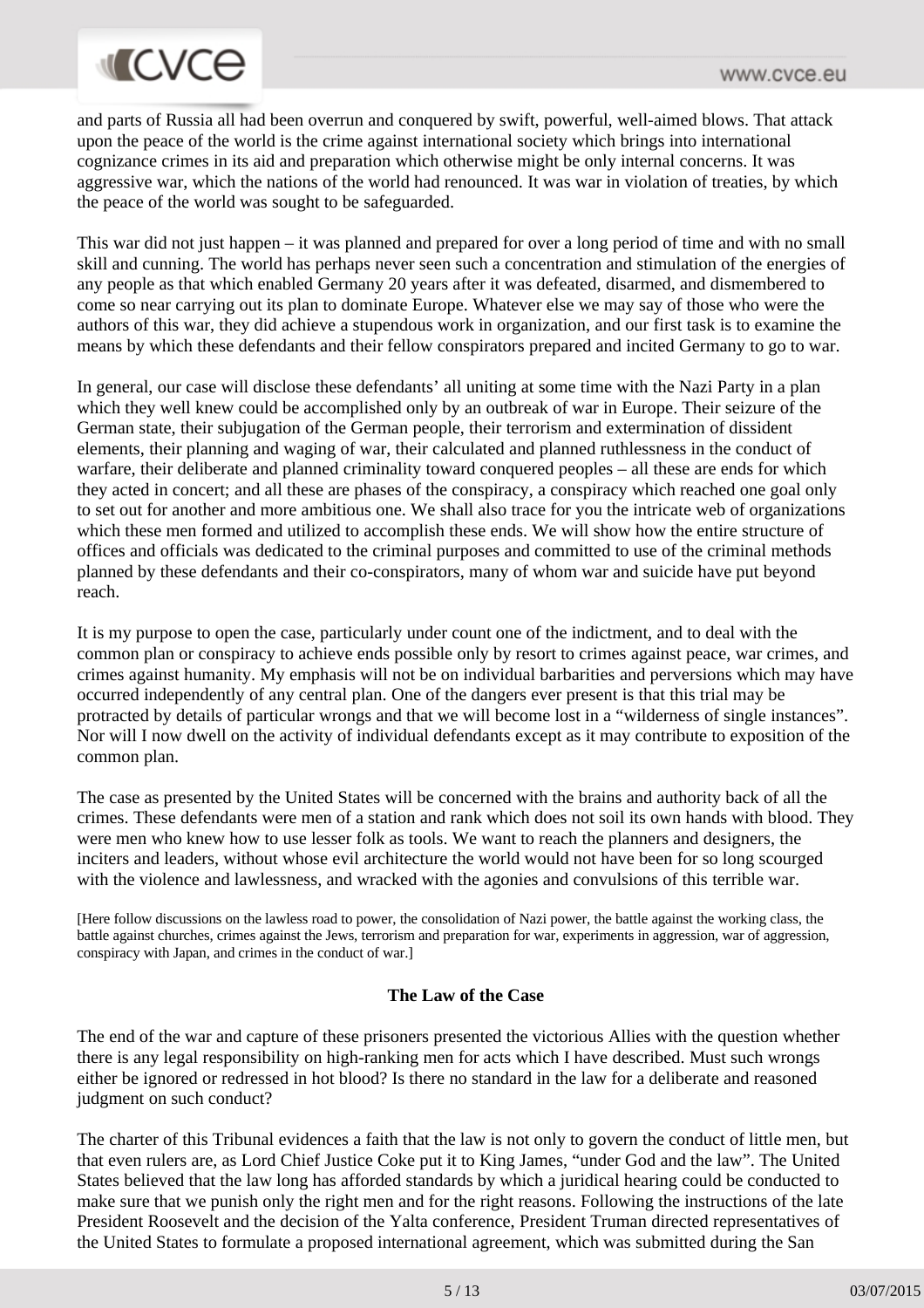Francisco conference to Foreign Ministers of the United Kingdom, the Soviet Union, and the Provisional Government of France. With many modifications, that proposal has become the charter of this Tribunal.

But the agreement which sets up the standards by which these prisoners are to be judged does not express the views of the signatory nations alone. Other nations with diverse but highly respected systems of jurisprudence also have signified adherence to it. These are Belgium, the Netherlands, Denmark, Norway, Czechoslovakia, Luxembourg, Poland, Greece, Yugoslavia, Ethiopia, Australia, Honduras, and Panama. You judge, therefore, under an organic act which represents the wisdom, the sense of justice, and the will of 18 governments, representing an overwhelming majority of all civilized people.

The charter by which this Tribunal has its being embodies certain legal concepts which are inseparable from its jurisdiction and which must govern its decision. These, as I have said, also are conditions to the grant of any hearing to defendants. The validity of the provisions of the charter is conclusive upon us all, whether we have accepted the duty of judging or of prosecuting under it, as well as upon the defendants, who can point to no other law which gives them a right to be heard at all. My able and experienced colleagues believe, as do I, that it will contribute to the expedition and clarity of this trial if I expound briefly the application of the legal philosophy of the charter to the facts I have recited.

While this declaration of the law by the charter is final, it may be contended that the prisoners on trial are entitled to have it applied to their conduct only most charitably if at all. It may be said that this is new law, not authoritatively declared at the time they did the acts it condemns, and that this declaration of the law has taken them by surprise.

I cannot, of course, deny that these men are surprised that this is the law; they really are surprised that there is any such thing as law. These defendants did not rely on any law at all. Their program ignored and defied all law. That this is so will appear from may acts and statements, of which I cite but a few. In the Fuehrer's speech to all military commanders on November 23, 1939, he reminded them that at the moment Germany had a pact with Russia, but declared, "Agreements are to be kept only as long as they serve a certain purpose." Later on in the same speech he announced, "A violation of the neutrality of Holland and Belgium will be of no importance." ( Doc. 789-PS, pp. 5 and 11.) A top-secret document entitled, "Warfare as a Problem of Organization", dispatched by the Chief of the High Command to all Commanders on April 19, 1938, declared that "the normal rules of war toward neutrals may be considered to apply only on the basis whether operation of rules will create greater advantages or disadvantages for belligerents."(Doc. L-211, p. 28 of translation.) And from the files of the German Navy Staff we have a "Memorandum on Intensified Naval War", dated October 15, 1939, which begins by stating a desire to comply with international law. "However", it continues, "if decisive successes are expected from any measure considered as a war necessity, it must be carried through even if it is not in agreement with International Law."(Doc. L-184, p. 3.) International law, natural law, German law, any law at all was to these men simply a propaganda device to be invoked when it helped and to be ignored when it would condemn what they wanted to do. That men may be protected in relying upon the law at the time they act is the reason we find laws of retrospective operation unjust. But these men cannot bring themselves within the reason of the rule which in some systems of jurisprudence prohibits *ex-post-facto* laws. They cannot show that they ever relied upon international law in any state or paid it the slightest regard.

The third count of the indictment is based on the definition of war crimes contained in the charter. I have outlined to you the systematic course of conduct toward civilian populations and combat forces which violates international conventions to which Germany was a party. Of the criminal nature of these acts at least, the defendants had, as we shall show, clear knowledge. Accordingly, they took pains to conceal their violations. It will appear that the defendants Keitel and Jodl were informed by official legal advisers that the orders to brand Russian prisoners of war, to shackle British prisoners of war, and to execute commando prisoners were clear violations of international law. Nevertheless, these orders were put into effect. The same is true of orders issued for the assassination of General Giraud and General Weygand, which failed to be executed only because of a ruse on the part of Admiral Canaris, who was himself later executed for his part in the plot to take Hitler's life on July 20, 1944.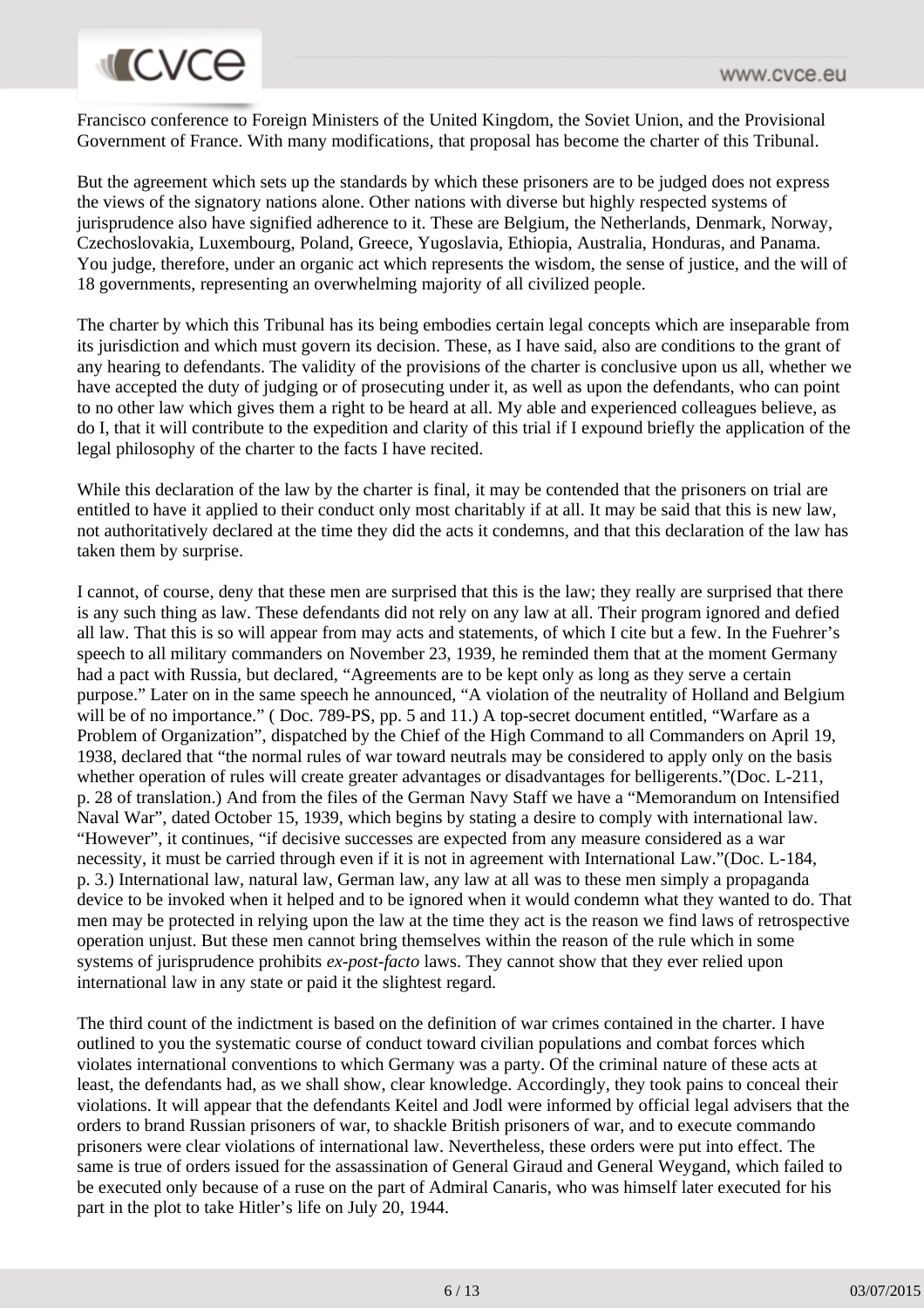The fourth count of the indictment is based on crimes against humanity. Chief among these are mass killings of countless human beings in cold blood. Does it take these men by surprise that murder is treated as a crime?

The first and second counts of the indictment add to these crimes the crime of plotting and waging wars of aggression and wars in violation of nine treaties to which Germany was a party. There was a time, in fact I think the time of the first World War, when it could not have been said that war-inciting or war-making was a crime in law, however reprehensible in morals.

Of course, it was under the law of all civilized peoples a crime for one man with his bare knuckles to assault another. How did it come that multiplying this crime by a million, and adding firearms to bare knuckles, made a legally innocent act? The doctrine was that one could not be regarded as criminal for committing the usual violent acts in the conduct of legitimate warfare. The age of imperialistic expansion during the eighteenth and nineteenth centuries added the foul doctrine, contrary to the teachings of early Christian and international-law scholars such as Grotius, that all wars are to be regarded as legitimate wars. The sum of these two doctrines was to give war-making a complete immunity from accountability to law.

This was intolerable for an age that called itself civilized. Plain people, with their earthy common sense, revolted at such fictions and legalisms so contrary to ethical principles and demanded checks on war immunity. Statesmen and international lawyers at first cautiously responded by adopting rules of warfare designed to make the conduct of war more civilized. The effort was to set legal limits to the violence that could be done to civilian populations and to combatants as well.

The common sense of men after the first World War demanded, however, that the law's condemnation of war reach deeper, and that the law condemn not merely uncivilized ways of waging war but also the waging in any way of uncivilized wars – wars of aggression. The world's statesmen again went only as far as they were forced to go. Their efforts were timid and cautious and often less explicit than we might have hoped. But the 1920's did outlaw aggressive war.

The reestablishment of the principle that there are unjust wars and that unjust wars are illegal is traceable in many steps. One of the most significant is the Briand-Kellogg pact of 1928, by which Germany, Italy, and Japan, in common with practically all the nations of the world, renounced war as an instrument of national policy, bound themselves to seek the settlement of disputes only by pacific means and condemned recourse to war for the solution of international controversies. This pact altered the legal status of a war of aggression. As Mr. Stimson, the United States Secretary of State, put it in 1932, such a war "is no longer to be the source and subject of rights. It is no longer to be the principle around which the duties, the conduct and the rights of nations revolve. It is an illegal thing. ... By that very act, we have made obsolete many legal precedents and have given the legal profession the task of reexamining many of its codes and treatises."

The Geneva protocol of 1924 for the Pacific Settlement of International Disputes, signed by the representatives of 48 governments, declared that "a war of aggression constitutes ... an international crime." The Eighth Assembly of the League of Nations in 1927, on unanimous resolution of the representatives of 48 member nations, including Germany, declared that a war of aggression constitutes an international crime. At the sixth pan-American conference of 1928, the 21 American republics unanimously adopted a resolution stating that "war of aggression constitutes an international crime against the human species."

A failure of these Nazis to heed, or to understand the force and meaning of, this evolution in the legal thought of the world is not a defense or a mitigation. If anything, it aggravates their offense and makes it the more mandatory that the law they have flouted be vindicated by juridical application to their lawless conduct. Indeed, by their own law – had they heeded any law – principles were binding on these defendants. Article 4 of the Weimar Constitution provided that "The generally accepted rules of international law are to be considered as binding integral parts of the law of the German Reich." (Doc. 2050-PS.) Can there be any doubt that the outlawry of aggressive war was one of the "generally accepted rules of international law" in 1939?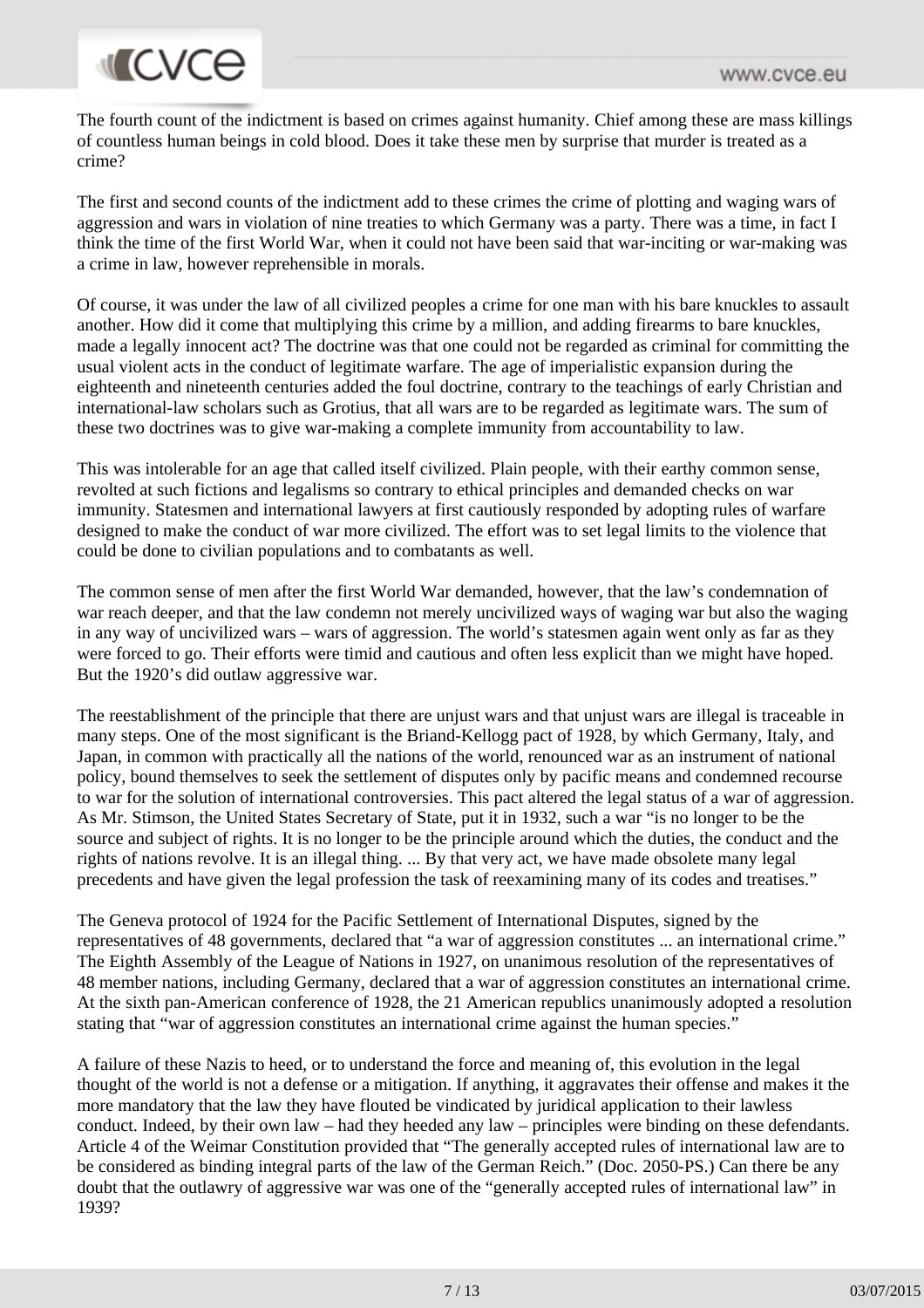

Any resort to war – to any kind of a war – is a resort to means that are inherently criminal. War inevitably is a course of killings, assaults, deprivations of liberty, and destruction of property. An honestly defensive war is, of course, legal and saves those lawfully conducting it from criminality. But inherently criminal acts cannot be defended by showing that those who committed them were engaged in a war, when war itself is illegal. The very minimum legal consequence of the treaties making aggressive wars illegal is to strip those who incite or wage them of every defense the law ever gave, and to leave war-makers subject to judgment by the usually accepted principles of the law of crimes.

But if it be thought that the charter, whose declarations concededly bind us all, does contain new law I still do not shrink from demanding its strict application by this Tribunal. The rule of law in the world, flouted by the lawlessness incited by these defendants, had to be restored at the cost to my country of over a million casualties, not to mention those of other nations. I cannot subscribe to the perverted reasoning that society may advance and strengthen the rule of law by the expenditure of morally innocent lives but that progress in the law may never be made at the price of morally guilty lives.

It is true, of course, that we have no judicial precedent for the charter. But international law is more than a scholarly collection of abstract and immutable principles. It is an outgrowth of treaties and agreements between nations and of accepted customs. Yet every custom has its origin in some single act and every agreement has to be initiated by the action of some state. Unless we are prepared to abandon every principle of growth for international law, we cannot deny that our own day has the right to institute customs and to conclude agreements that will themselves become sources of a newer and strengthened international law. International law is not capable of development by the normal processes of legislation for there is no continuing international legislative authority. Innovations and revisions in international law are brought about by the action of governments designed to meet a change in circumstances. It grows, as did the common law, through decisions reached from time to time in adapting settled principles to new situations. The fact is that when the law evolves by the case method, as did the common law and as international law must do if it is to advance at all, it advances at the expense of those who wrongly guessed the law and learned too late their error. The law, so far as international law can be decreed, had been clearly pronounced when these acts took place. Hence I am not disturbed by the lack of judicial precedent for the inquiry we propose to conduct.

The events I have earlier recited clearly fall within the standards of crimes, set out in the charter, whose perpetrators this Tribunal is convened to judge and punish fittingly. The standards for war crimes and crimes against humanity are too familiar to need comment. There are, however, certain novel problems in applying other precepts of the charter which I should call to your attention.

#### **The Crime Against Peace**

A basic provision of the charter is that to plan, prepare, initiate, or wage a war of aggression, or a war in violation of international treaties, agreements, and assurances, or to conspire or participate in a common plan to do so is a crime.

It is perhaps a weakness in this charter that it fails itself to define a war of aggression. Abstractly, the subject is full of difficulty, and all kinds of troublesome hypothetical cases can be conjured up. It is a subject which, if the defense should be permitted to go afield beyond the very narrow charge in the indictment, would prolong the trial and involve the Tribunal in insoluble political issues. But, so far as the question can properly be involved in this case, the issue is one of no novelty and is one on which legal opinion has well crystallized.

One of the most authoritative sources of international law on this subject is the Convention for the Definition of Aggression signed at London on July 3, 1933 by Rumania, Estonia, Latvia, Poland, Turkey, the Soviet Union, Persia, and Afghanistan. The subject has also been considered by international committees and by commentators whose views are entitled to the greatest respect. It had been little discussed prior to the first World War but has received much attention as international law has evolved its outlawry of aggressive war. In the light of these materials of international law, and so far as relevant to the evidence in this case, I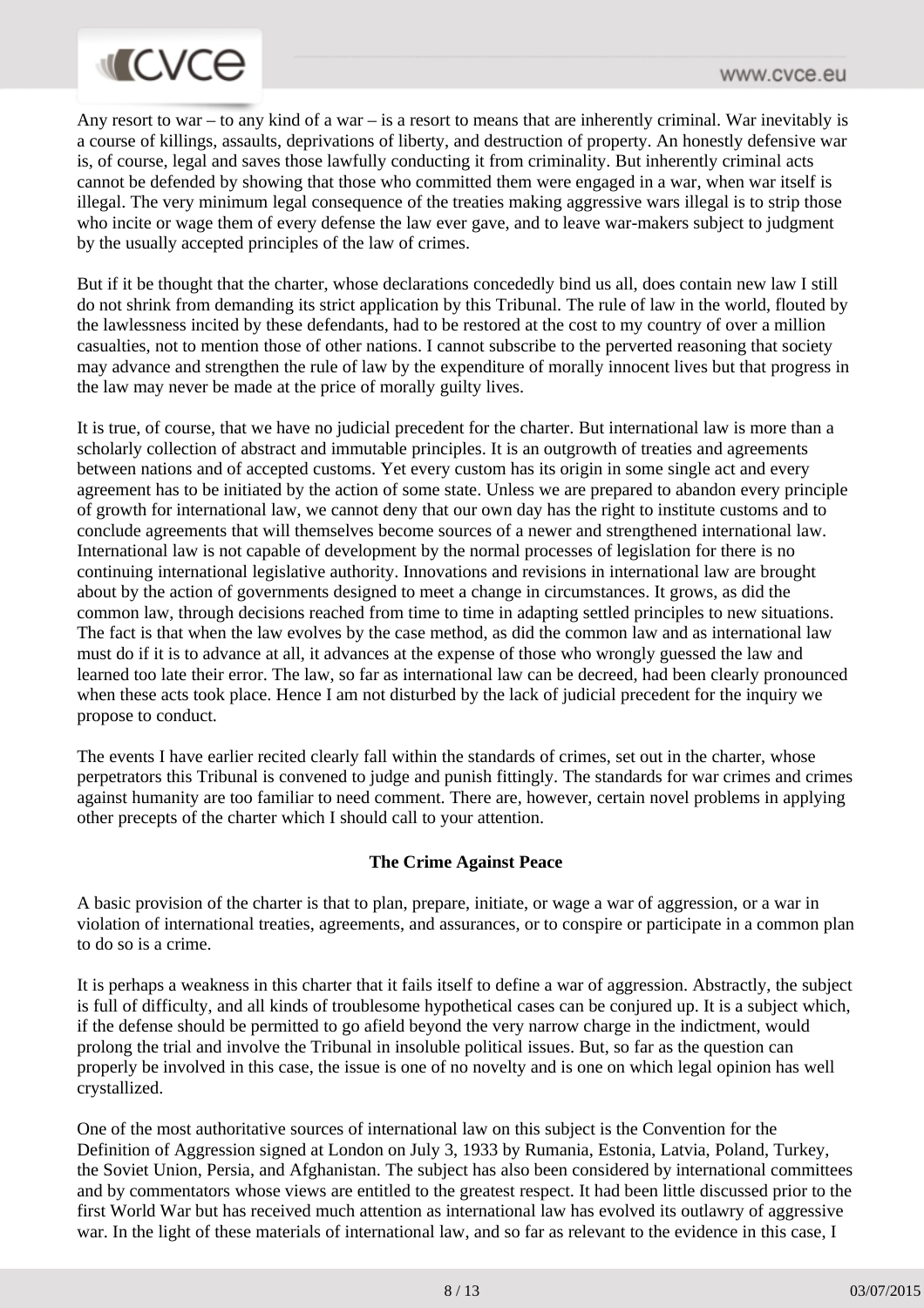suggest that an "aggressor" is generally held to be that state which is the first to commit any of the following actions:

(1) Declaration of war upon another state;

(2) Invasion by its armed forces, with or without a declaration of war, of the territory of another state;

(3) Attack by its land, naval, or air forces, with or without a declaration of war, on the territory, vessels, or aircraft of another state;

(4) Provision of support to armed bands formed in the territory of another state, or refusal, notwithstanding the request of the invaded state, to take in its own territory all the measures in its power to deprive those bands of all assistance or protection.

And I further suggest that it is the general view that no political, military, economic, or other considerations shall serve as an excuse or justification for such actions; but exercise of the right of legitimate self-defense, that is to say, resistance to an act of aggression, or action to assist a state which has been subjected to aggression, shall not constitute a war of aggression.

It is upon such an understanding of the law that our evidence of a conspiracy to provoke and wage an aggressive war is prepared and presented. By this test each of the series of wars begun by these Nazi leaders was unambiguously aggressive.

It is important to the duration and scope of this trial that we bear in mind the difference between our charge that this war was one of aggression and a position that Germany had no grievances. We are not inquiring into the conditions which contributed to causing this war. They are for history to unravel. It is no part of our task to vindicate the European *status quo* as of 1933, or as of any other date. The United States does not desire to enter into discussion of the complicated pre-war currents of European politics, and it hopes this trial will not be protracted by their consideration. The remote causations avowed are too insincere and inconsistent, too complicated and doctrinaire, to be the subject of profitable inquiry in this trial. A familiar example is to be found in the "Lebensraum" slogan, which summarized the contention that Germany needed more living space as a justification for expansion. At the same time that the Nazis were demanding more space for the German people, they were demanding more German people to occupy space. Every known means to increase the birth rate, legitimate and illegitimate, was utilized. "Lebensraum" represented a vicious circle of demand – from neighbors more space, and from Germans more progeny. We do not need to investigate the verity of doctrines which led to constantly expanding circles of aggression. It is *only the plot and the act* of aggression which we charge to be crimes.

Our position is that whatever grievances a nation may have, however objectionable it finds the *status quo*, aggressive warfare is an illegal means for settling those grievances or for altering those conditions. It may be that the Germany of the 1920's and 1930's faced desperate problems, problems that would have warranted the boldest measures short of war. All other methods – persuasion, propaganda, economic competition, diplomacy – were open to an aggrieved country, but aggressive warfare was outlawed. These defendants did make aggressive war, a war in violation of treaties. They did attack and invade their neighbors in order to effectuate a foreign policy which they knew could not be accomplished by measures short of war. And that is as far as we accuse or propose to inquire.

#### **The Law of Individual Responsibility**

The charter also recognizes individual responsibility on the part of those who commit acts defined as crimes, or who incite others to do so, or who join a common plan with other persons, groups, or organizations to bring about their commission. The principle of individual responsibility for piracy and brigandage, which have long been recognized as crimes punishable under international law, is old and well established. That is what illegal warfare is. This principle of personal liability is a necessary as well as logical one if international law is to render real help to the maintenance of peace. An international law which operates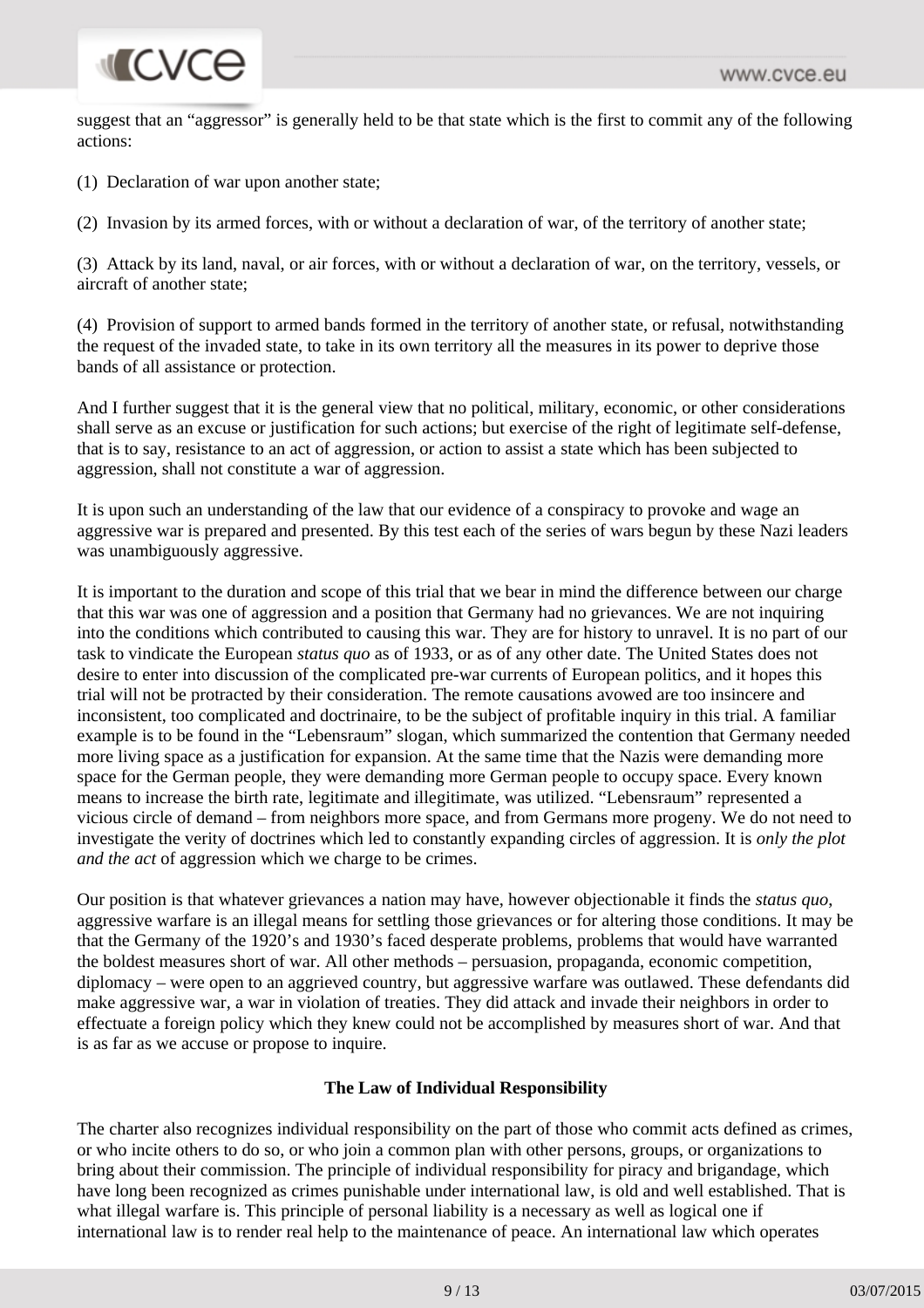## **INCVCe**

only on states can be enforced only by war because the most practicable method of coercing a state is warfare. Those familiar with American history know that one of the compelling reasons for adoption of our Constitution was that the laws of the Confederation, which operated only on constituent states, were found ineffective to maintain order among them. The only answer to recalcitrance was impotence or war. Only sanctions which reach individuals can peacefully and effectively be enforced. Hence, the principle of the criminality of aggressive war is implemented by the charter with the principle of personal responsibility.

Of course, the idea that a state, any more than a corporation, commits crimes is a fiction. Crimes always are committed only by persons. While it is quite proper to employ the fiction of responsibility of a state or corporation for the purpose of imposing a collective liability, it is quite intolerable to let such a legalism become the basis of personal immunity.

The charter recognizes that one who has committed criminal acts may not take refuge in superior orders nor in the doctrine that his crimes were acts of states. These twin principles working together have heretofore resulted in immunity for practically everyone concerned in the really great crimes against peace and mankind. Those in the lower ranks were protected against liability by the orders of their superiors. The superiors were protected because their orders were called acts of state. Under the charter, no defense based on either of these doctrines can be entertained. Modern civilization puts unlimited weapons of destruction in the hands of men. It cannot tolerate so vast an area of legal irresponsibility.

Even the German Military Code provides that "If the execution of a military order in the course of duty violates the criminal law, then the superior officer giving the order will bear the sole responsibility therefor. However, the obeying subordinate will share the punishment of the participant: (1) if he has exceeded the order given to him, or (2) if it was within his knowledge that the order of his superior officer concerned an act by which it was intended to commit a civil or military crime or transgression." (*Reichsgesetzblatt* 1926, no. 37, p. 278, art. 47.)

Of course, we do not argue that the circumstances under which one commits an act should be disregarded in judging its legal effect. A conscripted private or an enlisted man on a firing squad cannot expect to hold an inquest on the validity of the execution. The charter implies common-sense limits to liability just as it places common-sense limits upon immunity. But none of these men before you acted in minor parts. Each of them was entrusted with broad discretion and exercised great power. Their responsibility is correspondingly great and may not be shifted to that fictional being, "the state", which cannot be produced for trial, cannot plead, cannot testify and cannot be sentenced.

The charter also recognizes a vicarious liability, which is recognized by most modern systems of law, for acts committed by others in carrying out a common plan or conspiracy to which a defendant has become a party. I need not discuss the familiar principles of such liability. Every day in the courts of countries associated in this prosecution, men are convicted for acts that they did not personally commit but for which they were held responsible because of membership in illegal combinations or plans or conspiracies.

#### **The Political, Police, and Military Organizations**

Accused before this Tribunal as criminal organizations are certain political and police organizations which the evidence will show to have been instruments of cohesion in planning and executing the crimes I have detailed. Perhaps the worst of the movement were the Leadership Corps of the N.S.D.A.P., the Schutzstaffeln or "SS", the Sturmabteilungen or "SA", and the subsidiary formations which these include. These were the Nazi Party leadership, espionage, and policing groups. They were the real government, above and outside of any law. Also accused as organizations are the Reich Cabinet and the Secret State Police, or Gestapo, which were fixtures of the Government but animated solely by the Nazi Party.

Except for a late period when some compulsory recruiting was done in the SS, membership in all these militarized formations was voluntary. The police organizations were recruited from ardent partisans who enlisted blindly to do the dirty work the leaders planned. The Reich Cabinet was the governmental façade for Nazi Party government, and in its members legal as well as actual responsibility was vested for the entire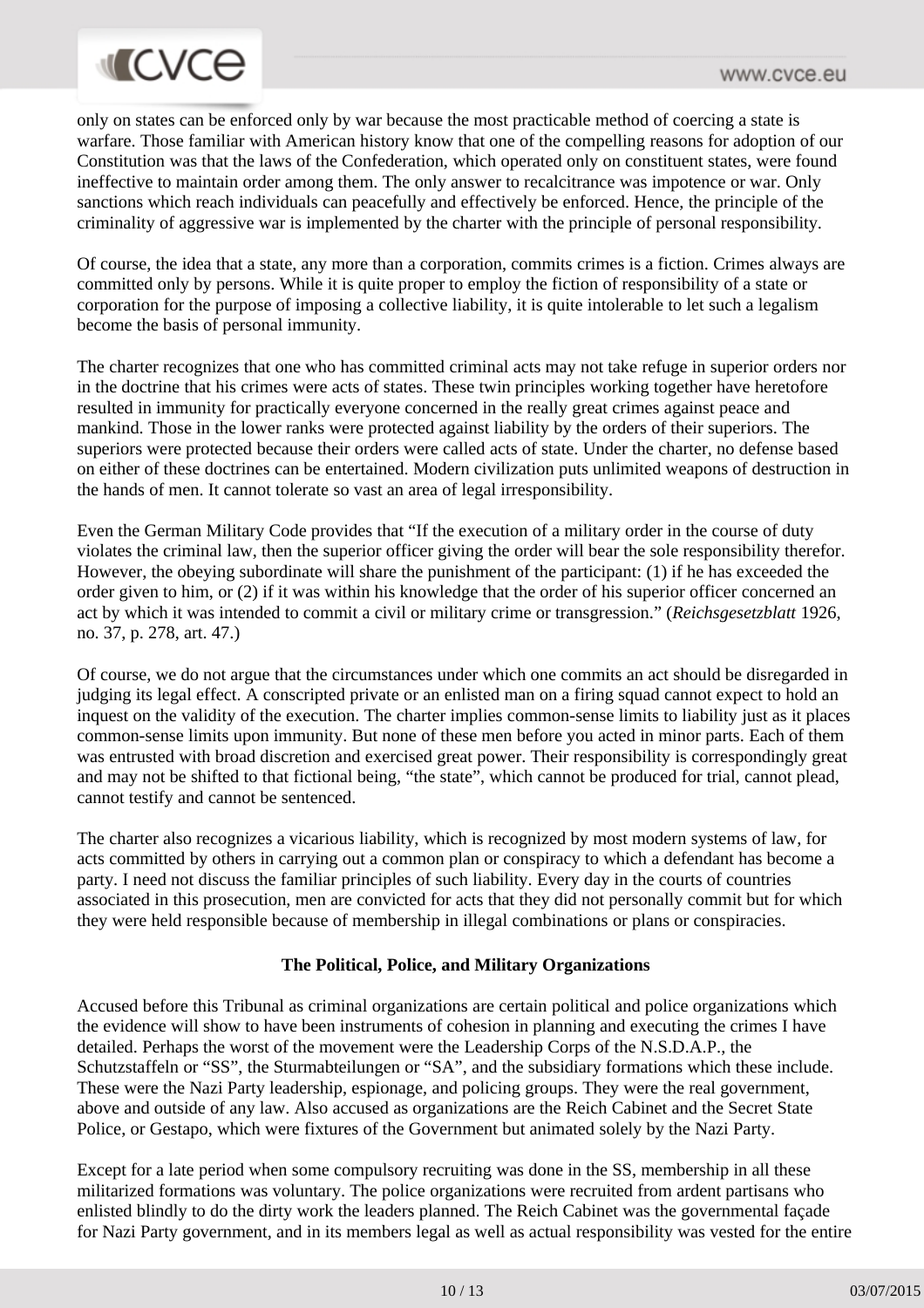program. Collectively they were responsible for the program in general; individually they were especially responsible for segments of it. The finding which we ask you to make, that these are criminal organizations, will subject members to punishment to be hereafter determined by appropriate tribunals, unless some personal defense – such as becoming a member under threat to person, or family, or inducement by false representation, or the like – be established. Every member will have a chance to be heard in the subsequent forum on his personal relation to the organization, but your finding in this trial will conclusively establish the criminal character of the organization as a whole.

We have also accused as criminal organizations the High Command and the General Staff of the German armed forces. We recognize that to plan warfare is the business of professional soldiers in every country. But it is one thing to plan strategic moves in the event war comes, and it is another thing to plot and intrigue to bring on that war. We will prove the leaders of the German General Staff and of the High Command to have been guilty of just that. Military men are not before you because they served their country. They are here because they mastered it, along with these others, and drove it to war. They are not here because they lost the war but because they started it. Politicians may have thought of them as soldiers, but soldiers know they were politicians. We ask that the General Staff and the High Command, as defined in the indictment, be condemned as a criminal group whose existence and tradition constitute a standing menace to the peace of the world.

These individual defendants did not stand alone in crime and will not stand alone in punishment. Your verdict of "guilty" against these organizations will render *prima facie* guilty, as nearly as we can learn, thousands upon thousands of members now in custody of United States forces and of other armies.

#### **The Responsibility of This Tribunal**

To apply the sanctions of the law to those whose conduct is found criminal by the standards I have outlined is the responsibility committed to this Tribunal. It is the first court ever to undertake the difficult task of overcoming the confusion of many tongues and the conflicting concepts of just procedure among divers systems of law, so as to reach a common judgment. The tasks of all of us are such as to make heavy demands on patience and good-will. Although the need for prompt action has admittedly resulted in imperfect work on the part of the prosecution, four great nations bring you their hurriedly assembled contributions of evidence. What remains undiscovered we can only guess. We could, with witnesses' testimony, prolong the recitals of crime for years – but to what avail? We shall rest the case when we have offered what seems convincing and adequate proof of the crimes charged without unnecessary cumulation of evidence. We doubt very much whether it will be seriously denied that the crimes I have outlined took place. The effort will undoubtedly be to mitigate or escape personal responsibility.

Among the nations which unite in accusing these defendants the United States is perhaps in a position to be the most dispassionate, for, having sustained the least injury, it is perhaps the least animated by vengeance. Our American cities have not been bombed by day and by night, by humans and by robots. It is not our temples that have been laid in ruins. Our countrymen have not had their homes destroyed over their heads. The menace of Nazi aggression, except to those in actual service, has seemed less personal and immediate to us than to the European peoples. But, while the United States is not first in rancor, it is not second in determination that the forces of law and order be made equal to the task of dealing with such international lawlessness as I have recited here.

Twice in my lifetime, the United States has sent its young manhood across the Atlantic, drained its resources, and burdened itself with debt to help defeat Germany. But the real hope and faith that has sustained the American people in these great efforts was that victory for ourselves and our Allies would lay the basis for an ordered international relationship in Europe and would end the centuries of strife on this embattled continent.

Twice we have held back in the early stages of European conflict in the belief that it might be confined to a purely European affair. In the United States, we have tried to build an economy without armament, a system of government without militarism, and a society where men are not regimented for war. This purpose, we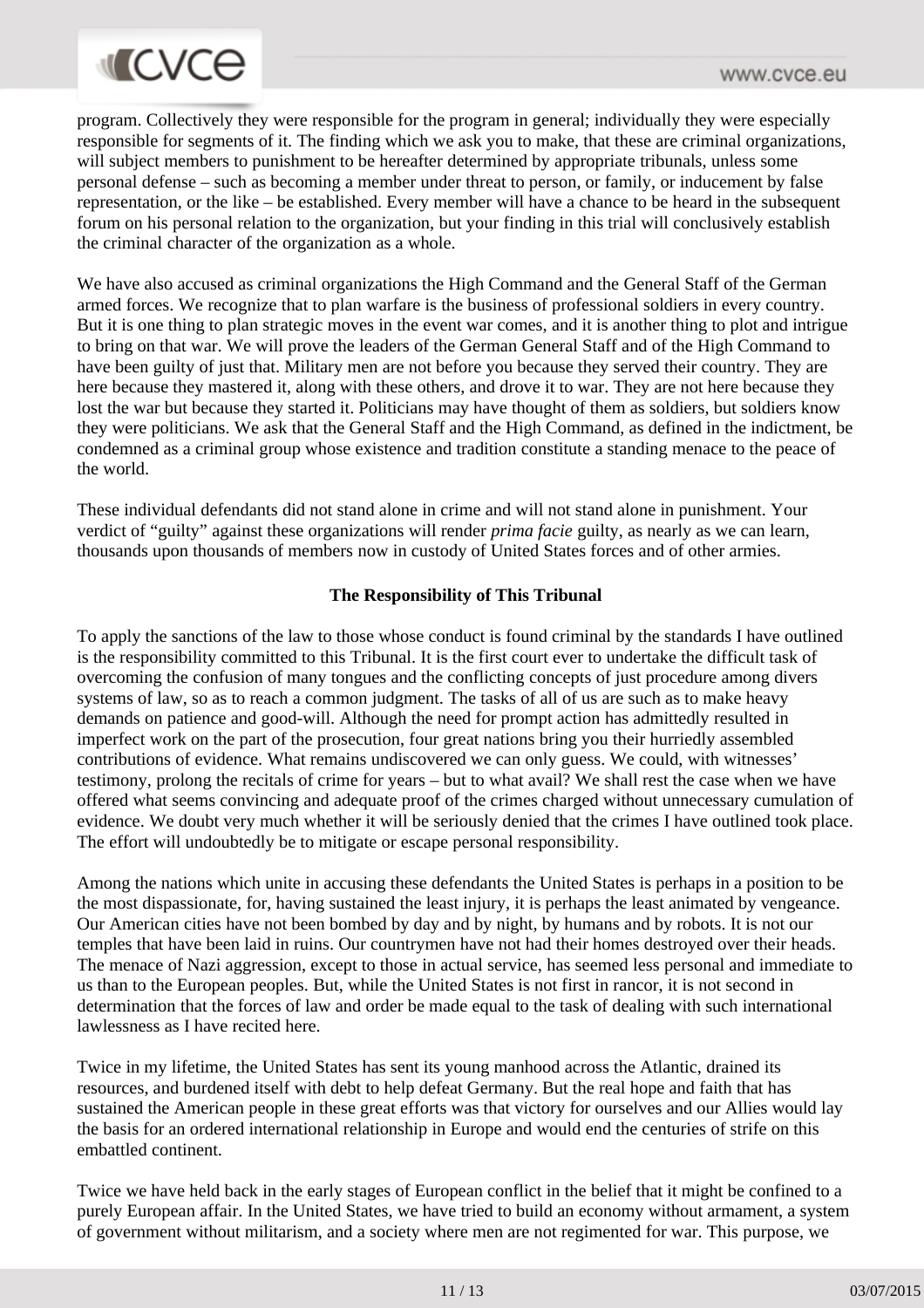# **INCVCE**

know now, can never be realized if the world periodically is to be embroiled in war. The United States cannot, generation after generation, throw its youth or its resources onto the battlefields of Europe to redress the lack of balance between Germany's strength and that of her enemies, and to keep the battles from our shores.

The American dream of a peace-and-plenty economy, as well as the hopes of other nations, can never be fulfilled if those nations are involved in a war every generation so vast and devastating as to crush the generation that fights and burden the generation that follows. But experience has shown that wars are no longer local. All modern wars become world wars eventually. And none of the big nations at least can stay out. If we cannot stay out of wars, our only hope is to prevent wars.

I am too well aware of the weaknesses of juridical action alone to contend that in itself your decision under this charter can prevent future wars. Judicial action always comes after the event. Wars are started only on the theory and in the confidence that they can be won. Personal punishment, to be suffered only in the event the war is lost, will probably not be a sufficient deterrent to prevent a war where the war-makers feel the chances of defeat to be negligible.

But the ultimate step in avoiding periodic wars, which are inevitable in a system of international lawlessness, is to make statesmen responsible to law. And let me make clear that, while this law is first applied against German aggressors, the law includes, and if it is to serve a useful purpose it must condemn, aggression by any other nation, including those which now sit here in judgment. We are able to do away with domestic tyranny and violence and aggression by those in power against the rights of their own people only when we make all men answerable to the law. This trial represents mankind's desperate effort to apply the discipline of the law to statesmen who have used their powers of state to attack the foundations of the world's peace and to commit aggressions against the rights of their neighbors.

The usefulness of this effort to do justice is not to be measured by considering the law or your judgment in isolation. This trial is part of the great effort to make the peace more secure. One step in this direction is the United Nations Organization, which may take joint political action to prevent war if possible, and joint military action to insure that any nation which starts a war will lose it. This charter and this trial, implementing the Kellogg-Briand pact, constitute another step in the same direction – juridical action of a kind to insure that those who start a war will pay for it personally.

While the defendants and the prosecutors stand before you as individuals, it is not the triumph of either group alone that is committed to your judgment. Above all personalities there are anonymous and impersonal forces whose conflict makes up much of human history. It is yours to throw the strength of the law back of either the one or the other of these forces for at least another generation. What are the real forces that are contending before you?

No charity can disguise the fact that the forces which these defendants represent, the forces that would advantage and delight in their acquittal, are the darkest and most sinister forces in society – dictatorship and oppression, malevolence and passion, militarism and lawlessness. By their fruits we best know them. Their acts have bathed the world in blood and set civilization back a century. They have subjected their European neighbors to every outrage and torture, every spoliation and deprivation that insolence, cruelty, and greed could inflict. They have brought the German people to the lowest pitch of wretchedness, from which they can entertain no hope of early deliverance. They have stirred hatreds and incited domestic violence on every continent. These are the things that stand in the dock shoulder to shoulder with these prisoners.

The real complaining party at your bar is civilization. In all our countries it is still a struggling and imperfect thing. It does not plead that the United States, or any other country, has been blameless of the conditions which made the German people easy victims to the blandishments and intimidations of the Nazi conspirators.

But it points to the dreadful sequence of aggressions and crimes I have recited; it points to the weariness of flesh, the exhaustion of resources, and the destruction of all that was beautiful or useful in so much of the